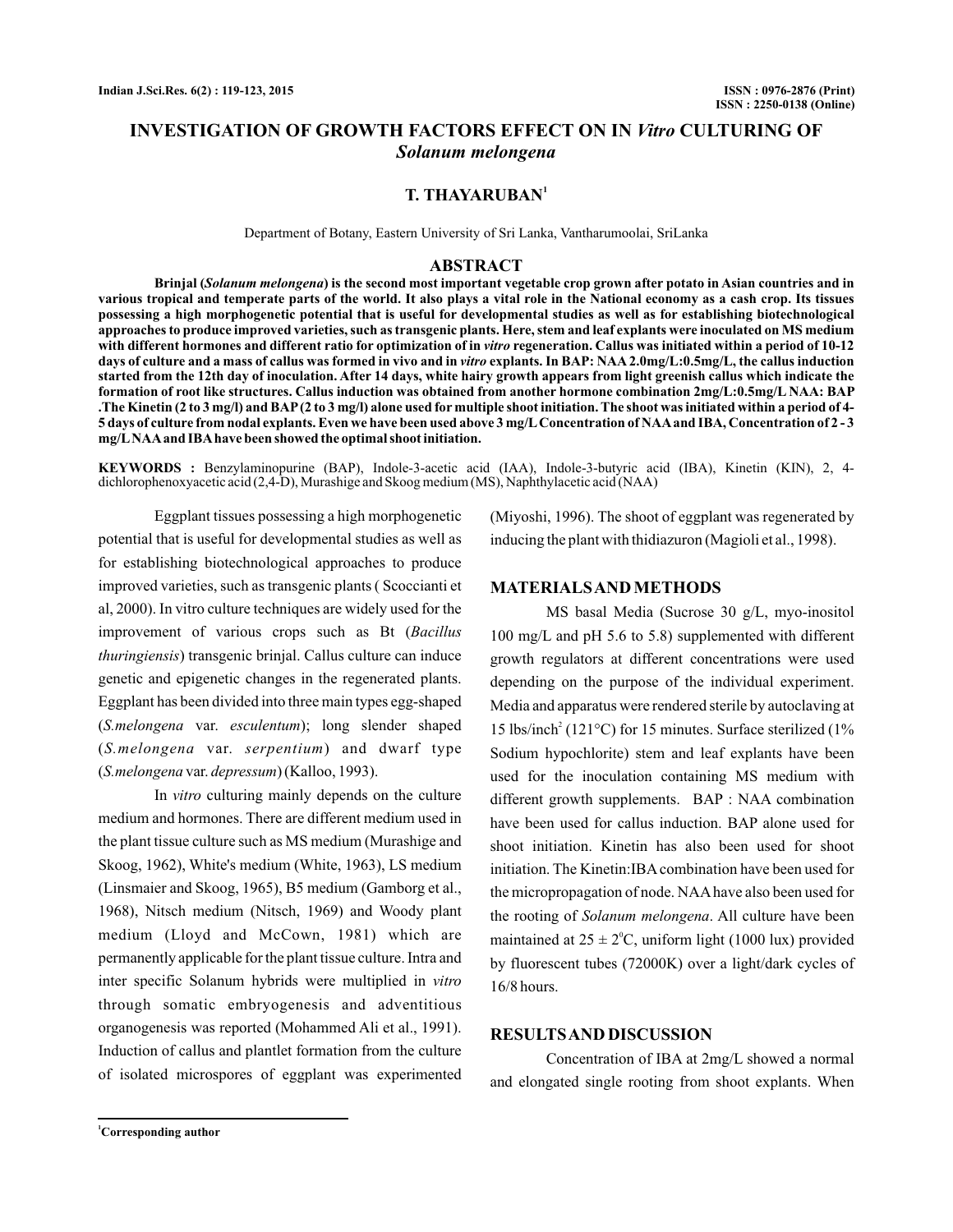#### **THAYARUBANI INVESTIGATION OF GROWTH FACTORS EFFECT ON IN CULTURING... :** *Vitro*



**Figure 1 : Rooting After 8 Days of Inoculation - IBA 2.0 mg/l**

IBA concentration was increasing above 2.0mg/L or concentration was decreasing below 2.0mg/L no rooting was observed. Among the concentrations Kinetin : IBA combination, 2.0:0.5 mg/L concentration have been showed a normal and elongated single root observed after 7 - 9 days of inoculation(Figure 1).

Callus developed from the leaf explants of Solanum melongena on MS medium supplemented with growth regulators. Cytokinin in combination with auxins was found effective in callogenesis. Interestingly, explants cultured on MS medium in combination with BAP at 2.0 mg/L and NAA at 0.5 mg/L induced calli of *Solanum* melongena. Due to the effect of hormones Cytokinin and Auxin, the cells were dedifferentiated into calli then it differentiated into root cells. Among Combination of BAP: NAA and 2, 4-D: BAP, the BAP: NAA combination had effective cell growth and cell elongation during the calli induction on Solanum melongena. Although the hormone combination is greatest way to initiate the callus in short period of time, the optimum concentration of hormones also important in in vitro studies (Figure 2).



**Figure 2 : Callus Induction at NAA:BAP 2.0:0.5 mg/l**

As Solanum melongena is an important economical crop plant, study of in vitro propagation support to produce improved varieties of Solanum melongena. In vitro propagation through axillary bud proliferation has been the safest and faithful strategy to maintain genetic integrity of the developing progenies. In the present study, it was observed that MS medium with BAP at 2.0 mg/L was the most efficient for shoot induction of *Solanum* (Figure 3). Due to the effect of hormone BAP, *melongena* the cells were elongated to initiate shootlet. Among BAP and Kinetin, the BAP has the more efficient growth of cells and elongation than Kinetin. Shoot regeneration has been reported among various plants of Solanaceae. As in the present study, delayed shoot bud regeneration was observed in BAP at 3.0 - 4.0 mg/L and it shows stunted growth. Hence, we can conclude that the optimum concentration of hormones differ to different specious of plants due to the genetic specificity of each individual to initiate the shoot in vitro condition.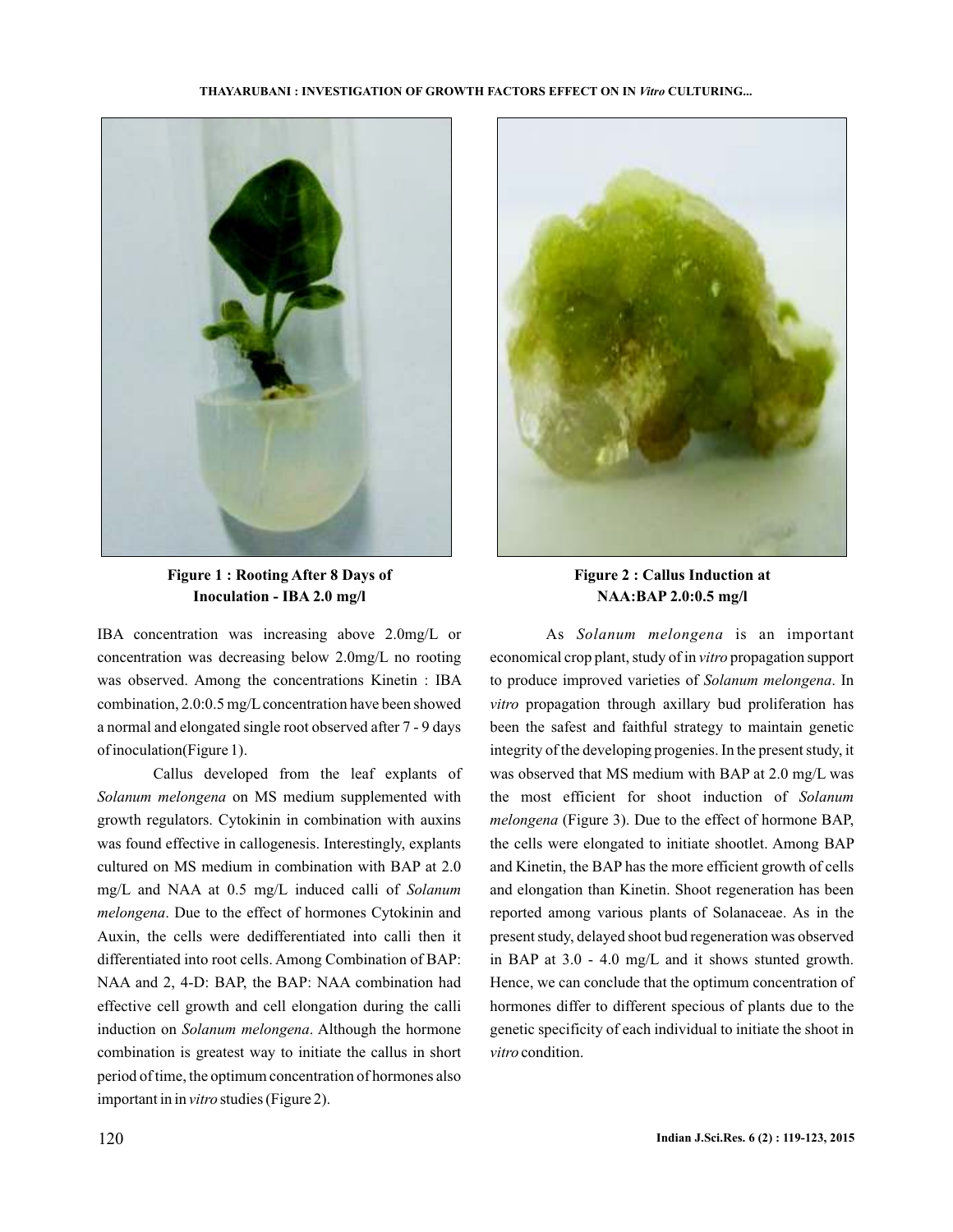

Callus induction after 6 days of inoculation - BAP:NAA 2.0:0.5 mg/l



Callus induction after 15 days of inoculation - BAP:NAA 2.0:0.5 mg/l



Callus induction after 20 days of inoculation - BAP:NAA 2.0:0.5 mg/l



Callus induction after 12 days of inoculation - BAP:NAA 2.0:0.5 mg/l



Callus induction after 18 days of inoculation - BAP:NAA 2.0:0.5 mg/l



Callus induction after 25 days of inoculation - BAP:NAA 2.0:0.5 mg/l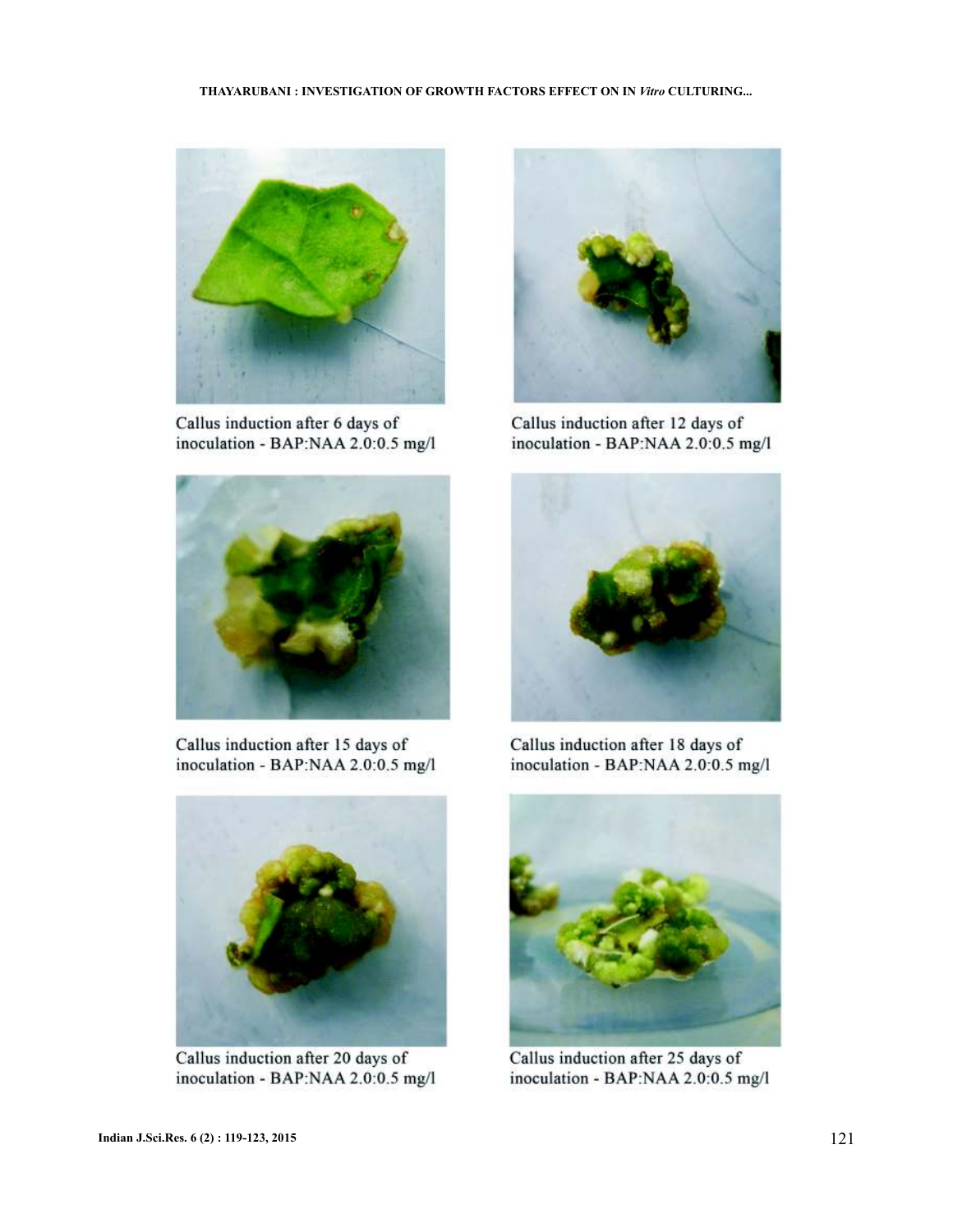THAYARUBANI : INVESTIGATION OF GROWTH FACTORS EFFECT ON IN Vitro CULTURING...



Shoot initiation after 5-8 days of inoculation -BAP 2.0 mg/l



Shoot initiation after 10-15 days of inoculation -BAP 2.0 mg/l







Shoot initiation after 8-15 days of inoculation -Kinetin 2.0 mg/l